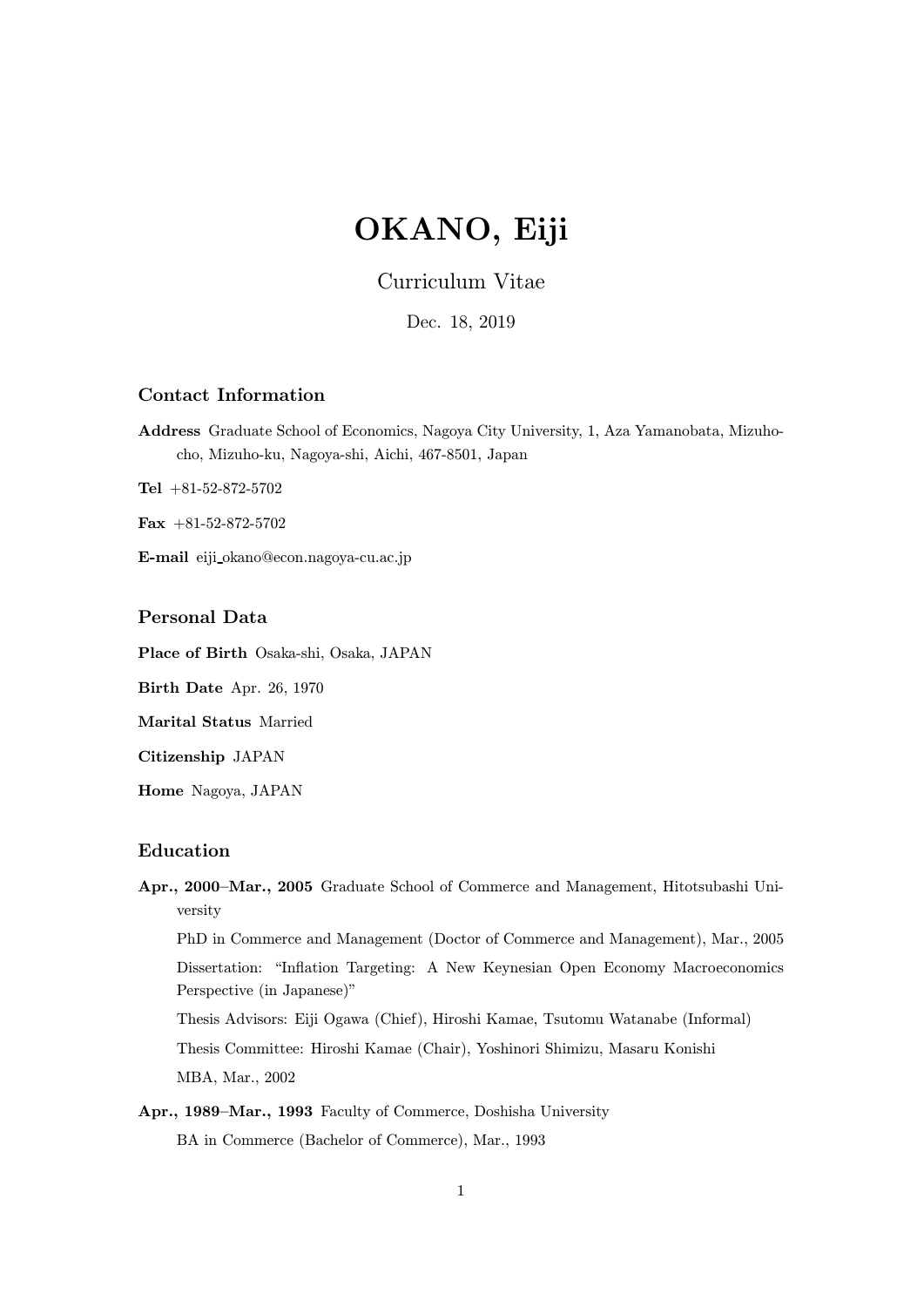#### Academic Positions

Apr., 2014—Present Professor, Graduate School of Economics, Nagoya City University

- Aug., 2017—Aug., 2018 Visiting Scholar, Department of Economics, Mathematics and Statistics, Birkbeck College, University of London
- Jul., 2012—Oct., 2012 Invited Researcher, Center for Research on Economic Analysis (Center for Research in Economics and Management at Present), University of Luxembourg
- Apr., 2008—Mar., 2014 Associate Professor, Faculty of Economics, Chiba Keizai University
- Aug., 2008—Jul., 2009 Visiting Fellow, Center on Japanese Economy and Business, Columbia University
- Apr., 2005—Mar., 2008 Assistant Professor, Faculty of Economics, Chiba Keizai University

## Other Professional Positions

- Nov., 2004—Feb., 2005 Teaching Assistant, Graduate School of Commerce and Management, Hitotsubashi University
- Oct., 2003—Mar., 2004 Teaching Assistant, Graduate School of Commerce and Management, Hitotsubashi University
- Apr., 1993—Apr., 2000 Regular Member, Fujisawa Pharmaceutical Co. Ltd. (Astellas Pharma Inc. at present)

## Academic Associations

- Japan Association for Applied Economics, Regular Member, Mar., 2016—Present
- Economic Society of Australia, Ordinary Member, Jun., 2015—Jun., 2016; Associate Member, Jun., 2016—Present
- European Economic Association, Regular Member, Aug., 2012—Present
- American Economic Association, Regular Member, Jun., 2008—Present
- Japanese Economic Association, Regular Member, Oct., 2003—Present
- Japan Society of Monetary Economics, Regular Member, Oct., 2003—Present; Director, May, 2016—Present; Chairman of Chubu Sub-committee, Apr., 2019—Present
- The Japan Society of Household Economics, Regular Member, May, 2005—Mar. 2016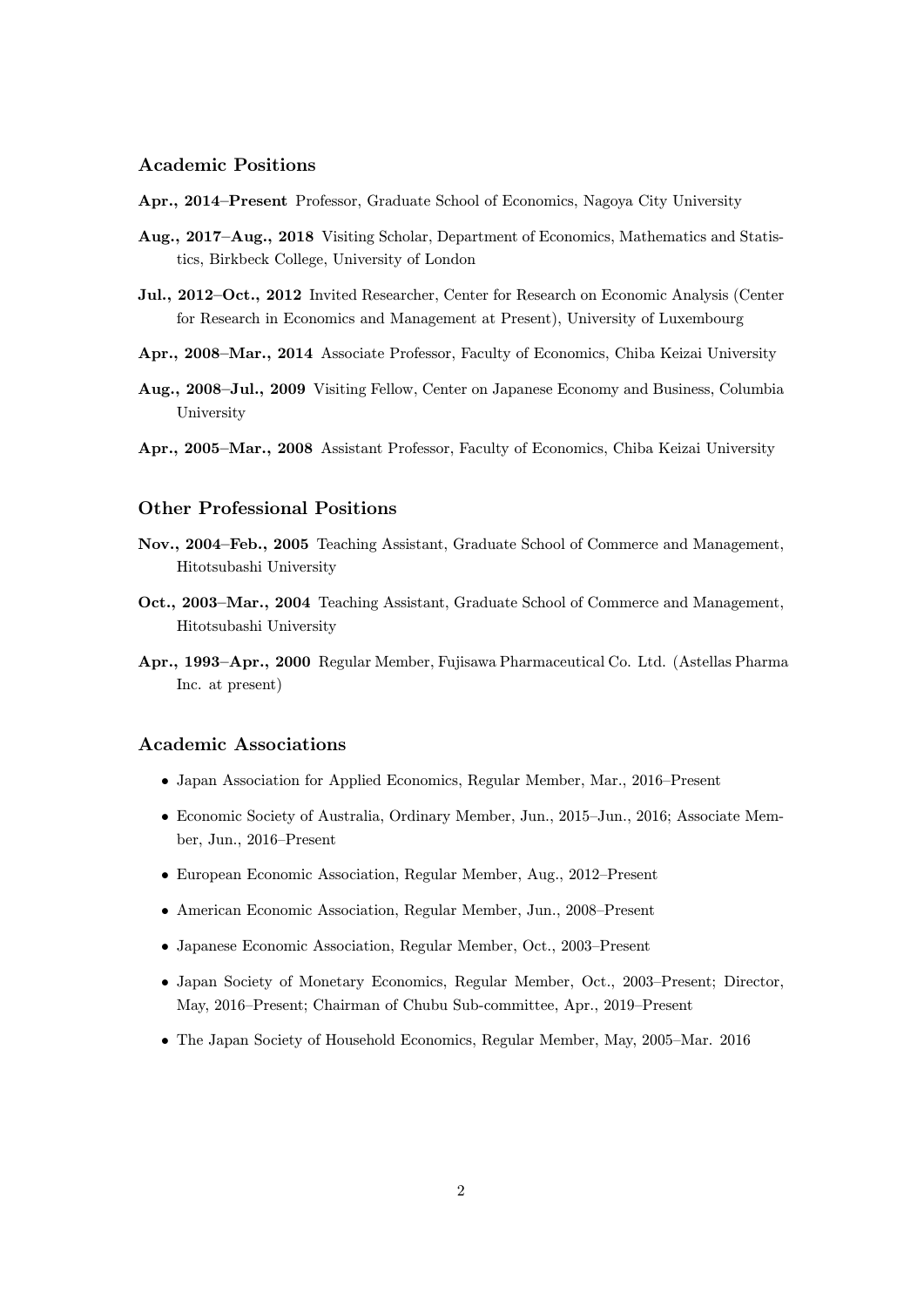# Grants and Fellowship

## Japan Society for the Promotion of the Science

- Grant-in-Aid for Scientific Research  $(C)$ , Apr., 2019–Mar., 2022,  $\#19K01722$ , JPY4,290,000 (Principal Investigator: Masataka Eguchi).
- Grant-in-Aid for Scientific Research  $(C)$ , Apr., 2019–Mar., 2022,  $\#16K03745$ , JPY4,160,000 (Principal Investigator: Eiji Okano).
- Grant-in-Aid for Scientific Research (Fund for the Promotion of Joint International Research), Apr. 2016—Mar., 2019, #16KK0060, JPY12,200,000 (Principal Investigator: Eiji Okano).
- Grant-in-Aid for Scientific Researchh  $(C)$ , Apr., 2016–Mar., 2019,  $\#16K03745$ , JPY3,250,000 (Principal Investigator: Eiji Okano).
- Grant-in-Aid for Scientific Research  $(C)$ , Apr., 2016–Mar., 2019,  $\#16K03707$ , JPY3,510,000 (Principal Investigator: Masataka Eguchi).
- Grant-in-Aid for Scientific Research (C), Apr., 2013—Mar., 2016, #25380300, JPY4,290,000 (Principal Investigator: Eiji Okano).
- Grant-in-Aid for Young Scientists (Start-up), Aug., 2006—Mar., 2008, #18830068, JPY2,460,000 (Principal Investigator: Eiji Okano).

#### Ministry of Education, Culture, Sports, Science and Technology—Japan

• Grant-in-Aid for Young Scientists  $(B)$ , Apr., 2010–Mar., 2013,  $\#22730257$ , JPY3,640,000 (Principal Investigator: Eiji Okano).

#### Ishii Memorial Securities Research Promotion Foundation

• Grant-in-Aid, Dec., 2018—Mar., 2020, "A Role Model of Monetary and Fiscal Policy Rules in an Economy with Sovereign Risk: Evidence from Indonesia," JPY700,000.

#### Daiko Foundation

• Grant-in-Aid for Humanities and Social Sciebce, Dec., 2015—Mar., 2017, "Revisiting Uribe's Fiscal Theory of Sovereign Risk from the DSGE View," JPY1,000,000.

#### The Zengin Foundation

• Grant-in-Aid for Studies on Economics and Finance, Jan., 2010—Dec, 2010, "Monetary and Fiscal Policy Interaction with the Zero Bound Interest Rate in Japan and the World," JPY700,000.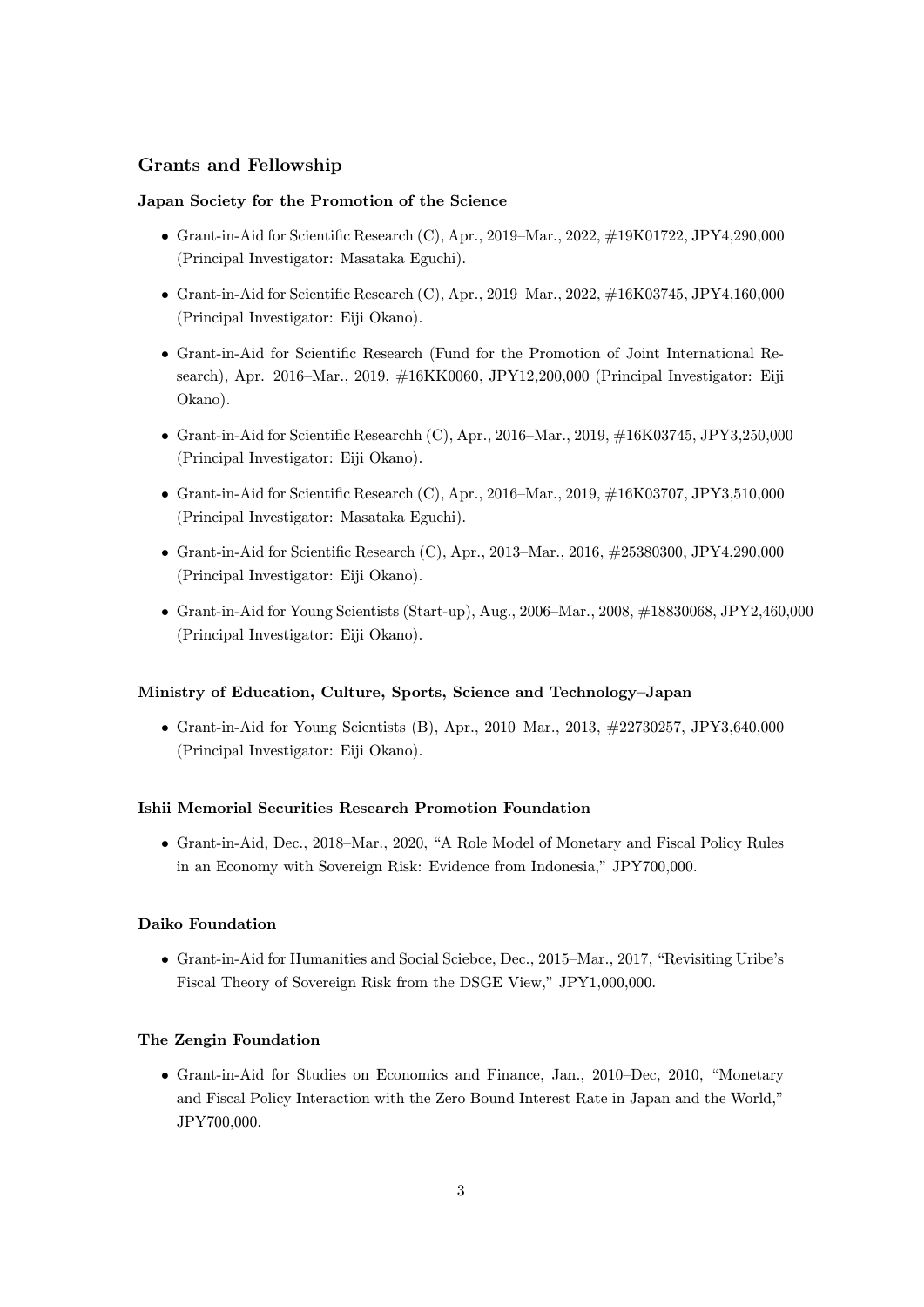# Social Science Research Council and the Japan Foundation Center for Global Partnership

• Abe Fellowship (2007 Fellow), Aug., 2008—Jul., 2009, "The Optimal Monetary and Fiscal Policy Mix in Economies with a Mixture of Twin Deficits and Twin Divergence," USD26,700.

# Record of Awards

- 1. Best Paper for The Best Paper Award, The 26th Eurasia Business and Economics Society (EBES) Conference, [for (with Masataka Eguchi) "Importance of Awareness of Default Risk on Conducting Monetary and Fiscal Policies"], Oct., 2018.
- 2. Third Best Paper for The Best Paper Award, The 19th Eurasia Business and Economics Society (EBES) Conference, [for (with Kazuyuki Inagaki) "Revisiting the Fiscal Theory of Sovereign Risk from the DSGE View"], May, 2016.

## Courses Taught

#### Macroeconomics

- Fundamental Macroeconomics (Graduate), Nagoya City University, (Summer 2015, Summer 2019)
- Macroeconomics I (Undergraduate), Chiba Keizai University (Full-year 2005, Winter 2006, Winter 2007, Summer 2008)
- Topics on Macroeconomics (Undergraduate), Chiba Keizai University (Summer 2010)
- Elementary Macroeconomics, (Undergraduate), Chiba Keizai University (Winter 2012, Winter 2013)

#### Money and Finance

- Money and Finance (Graduate), Nagoya City University, (Winter 2014, Winter 2015 and Summer 2016)
- Monetary Policy II (Undergraduate), Nagoya City University, (Winter 2014, Winter 2016 and Winter 2018)
- Monetary Policy I (Undergraduate), Nagoya City University, (Summer 2014 and Summer 2016)
- International Money and Finance I (Undergraduate), Chiba Keizai University, (Summer 2010, 2011 and 2013)
- International Money and Finance II (Undergraduate), Chiba Keizai University, (Winter 2010 and 2011)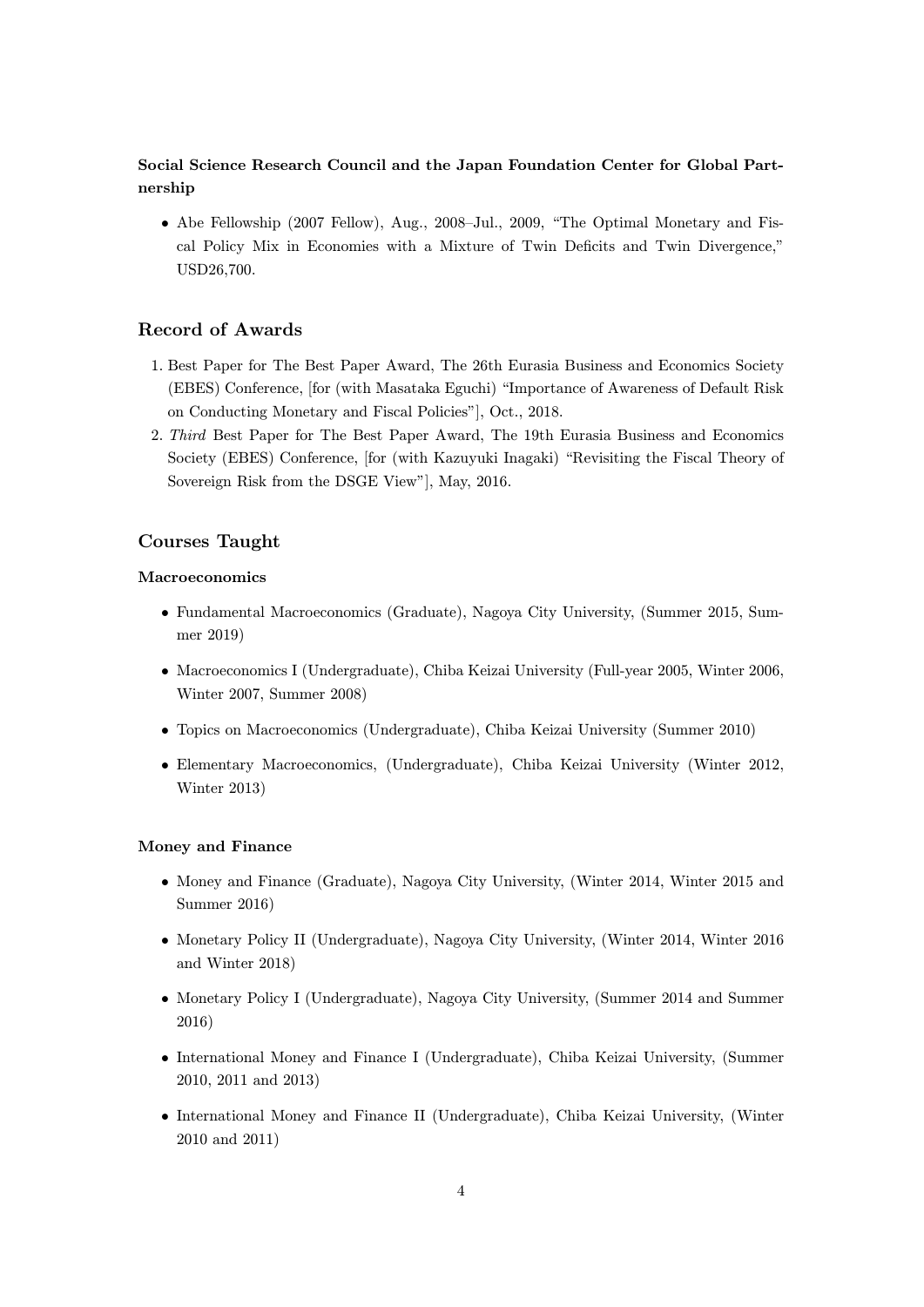- Banking (Undergraduate), Chiba Keizai University (Winter 2009, Summer 2010 and 2011)
- Security Markets (Undergraduate), Chiba Keizai University (Winter 2009, 2010 and 2011)

#### General Economics

- Economics 2 (Under graduate), Nagoya City University (Summer 2016)
- Principles of Economics (Under graduate), Chiba Keizai University (Full-year 2010 and 2011)
- Principles of Economics I (Under graduate), Chiba Keizai University (Summer 2012 and 2013)
- Principles of Economics II (Under graduate), Chiba Keizai University (Winter 2013)
- Principles of Economics II (Under graduate), Nagoya City University (Winter 2015)
- Reading Foreign Books in Economics (Under graduate), Chiba Kezai University (Winter 2009, 2010 and 2011)

#### Otheres

• Introduction to Computer literacy (Undergraduate), Chiba Keizai University (Summer 2005)

## Dissertation Advisees

• MSc, Birkbeck, University of London (2 Candidates, May, 2018—Sep., 2018).

# Major Fields of Interest

Open-economy Macroeconomics, International Money and Finance, Monetary Policy, Macroeconomics

## Books

1. (with Eiji Ogawa) "International Money and Finance  $[Kokusai Kin'yu]$  (in Japanese)," Toyo Keizai, Tokyo, Apr., 2016.

## Unpublished Papers

1. (with Masataka Eguchi) "Optimal Monetary and Fiscal Policy Rules, Welfare Gains, and Exogenous Shocks in an Economy with Default Risk," BCAM Working Paper Series, No. 1902, Jul, 2019.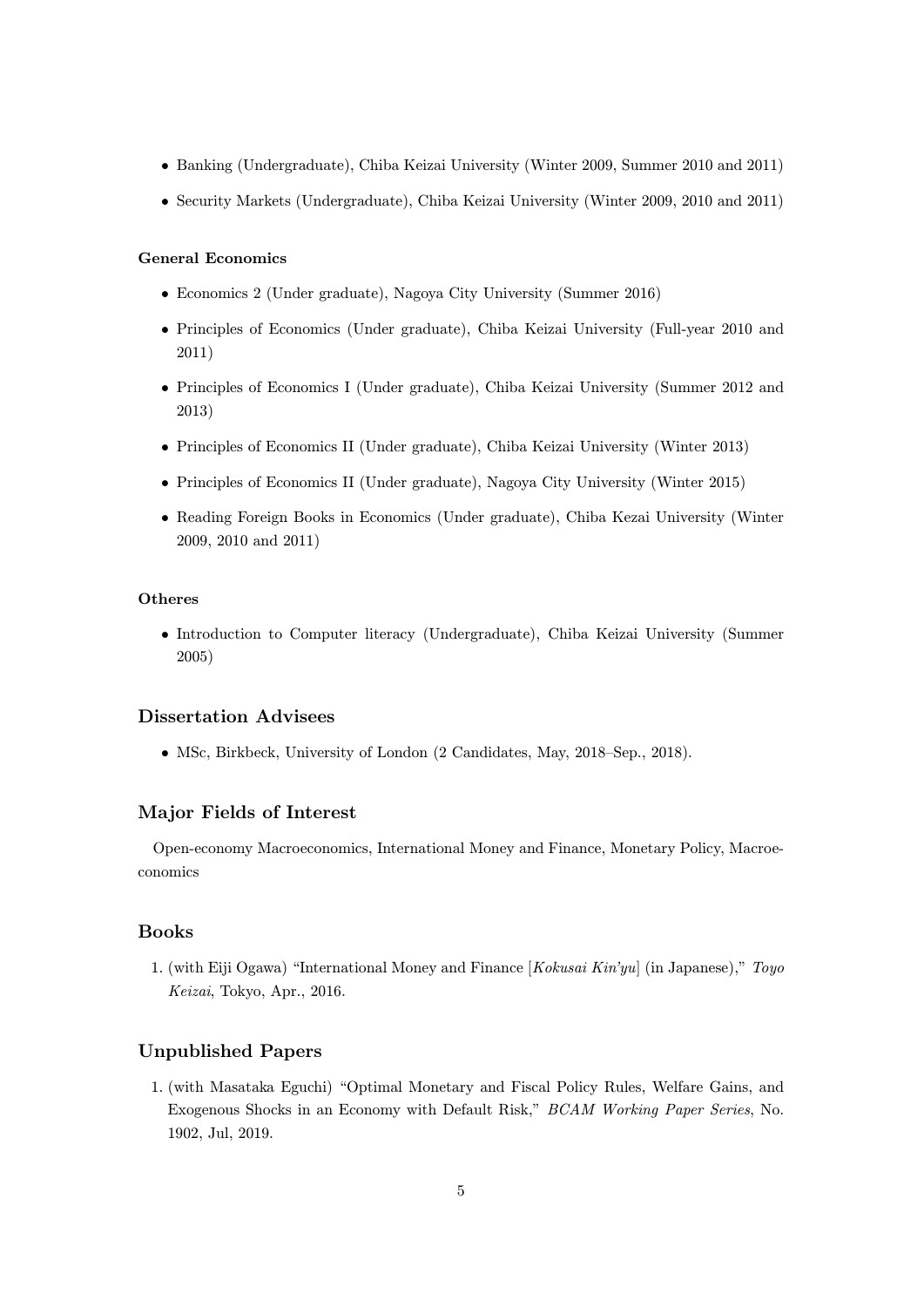- 2. "Understanding the Gains from Wage Rigidity: How Default Risks Work?"in Progress, Feb., 2018.
- 3. (with Masataka Eguchi) "A Role Model of Monetary and Fiscal Policy Rules in an Economy with Sovereign Risk: Evidence from Indonesia," Mimeo, May, 2017.
- 4. (with Kazuyuki Inagaki) "Revisiting the Fiscal Theory of Sovereign Risk from a DSGE Viewpoint," BCAM Working Paper Series, No. 1901, May, 2019. Workig Paper Version: The Society of Economics, Nagoya City University Discussion Paper Series No. 611, Feb., 2017.
- 5. "Optimal Monetary Policy and Nominal Exchange Rate Volatility under Local Currency Pricing," EUSI Working Paper Series, No. E-2010-03, Dec., 2010.

## Published or Forthcoming Papers

#### Refereed Work

- 1. (with Masataka Eguchi) "Importance of Awareness of Default Risk on Conducting Monetary and Fiscal Policies," Eurasian Economic Review, Forthcoming, Dec., 2019.
- 2. (with Masashige Hamano) "Inflation Stabilization and Default Risk in a Currency Union," Macroeconomic Dynamics, 22, Oct., 2018, 1790-1807. Workig Paper Version: Understanding Persistent Deflation in Japan Working Paper Series, No. 46, Sep., 2014.
- 3. (with Tae-Seok Jang) "Productivity Shocks and Monetary Policy in a Two-country Model," Frontiers of Economics in China, 10, Mar., 2015, 7—37. Working Paper Version: Dynare Working Papers Series, No. 29, Dec., 2013.
- 4. "How Important is Fiscal Policy Cooperation in a Currency Union?" Journal of Economic Dynamics and Control, 38, Jan., 2014, 266—286. Working Paper Version: EUSI Working Paper Series, No. E-2010-02, Jun., 2010.
- 5. (with Masataka Eguchi, Hiroshi Gunji and Tomomi Miyazaki) "Optimal Monetary Policy in an Estimated Local Currency Pricing Model," Advances in Econometrics, 28, Nov., 2012, 39—79. Working paper Version: IER Discussion Paper Series, No. A 558, Jan., 2012.
- 6. (with Eiji Ogawa) "Sovereign Risk in the Euro Zone and Monetary Policy," Global Journal of Economics, 1, Oct., 2012, 1250011-1—1250011-30. Working Paper Version: EUSI Working Papers Series, E-2012-02, May, 2012.
- 7. "Optimal Monetary and Fiscal Policy in a Currency Union with Nontradables," Macroeconomics and Finance in Emerging Market Economies, 3, Mar., 2010, 1—23.
- 8. "Has Inflation Targeting Improved Social Welfare in Practice?" Applied Economics Letters, 15, Jan., 2008, 23—26.
- 9. "Inflation—Output Trade-offs in an Optimization-based Econometric Framework Applied to an Open Economy: The Case of Japan," Journal of Asian Economics, 18, Feb., 2007, 98-124.
- 10. "The Choice of the Inflation Rate as a Target in an Economy with Pricing to Market," Japan and the World Economy, 19, Jan., 2007, 48—67.
- 11. "An Empirical Analysis of the Social Welfare Brought about by Inflation Targeting: The Case of the U.K. (in Japanese)," The Economic Analysis [Keizai Bunseki], 175, Mar., 2005, 81—104.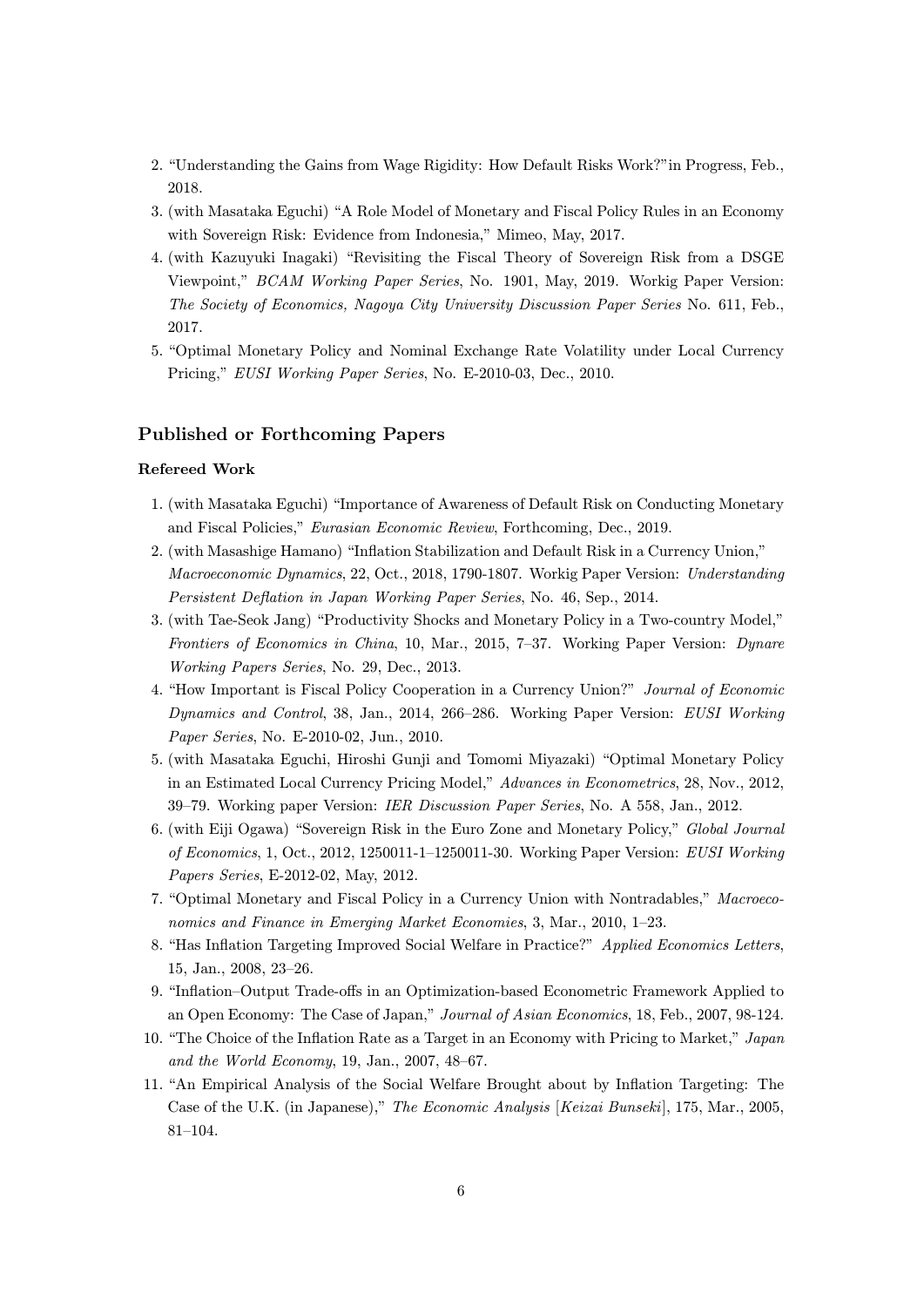- 12. "Pricing-to-market and Inflation Targeting (in Japanese)," Review of Monetary and Financial Studies [Kin'yu Keizai Kenkyu], 21, Dec., 2004, 68—91.
- 13. "Nominal Exchange Rate Targeting and Inflation targeting in a Small Open Economy (in Japanese)," The Hitotsubashi Review [Hitotsubashi Ronso], 129, 5, May, 2003, 175—200.

#### Non-refereed Work

- 1. "Comment Paper to Chapter Is the European Monetary Union Sustainable? The Role of Real Convergence," in Kaji, Sahoko and Eiji Ogawa, eds., Who will Provide the Next Financial Model? Springer, May, 2013, 219—220.
- 2. (with Eiji Ogawa) "Sovereign Risk in Europe and Monetary Policy [Oshu Soburin Risuku To Kin'yu Seisaku] (in Japanese)," Financial Review [Finansharu Rebyu], 110, Mar., 2012, 4—27.
- 3. "A Consideration of Introducing Inflation Targeting in Japan (in Japanese)," Chuo Business  $Review$  [Kigyo Kenkyu], 8, Feb., 2006, 47-68.
- 4. "Dissolving Inflation-output Trade-offs by Inflation Targeting: A Study on More General Settings (in Japanese)," Hitotsubashi Journal of Social Science [Hitotsubashi Kenkyu], 29, 2, Jul., 2004, 1—6.
- 5. "Inflation Targeting: Evolution with an Open Economy Model (in Japanese)," *Hitotsubashi* Journal of Social Science [Hitotsubashi Kenkyu], 28, 4, Jan., 2004, 1—9.
- 6. "Why Inflation Targeting? Controversy and Its Transition from Dynamic Inconsistency to Inflation Targeting (in Japanese)," Hitotsubashi Journal of Social Science [Hitotsubashi Kenkyu], 28, 1, Apr., 2003, 1—16.

## Non Academic Papers

- 1. "[Fiscal Theory of Price Level to Sono Kadai] (in Japanese)," in "[Open Karejji]," The Mid. Japan Economist[Chubu Keizai Shinbun], Aug. 31, 2018, Mornig Edition, 10.
- 2. "[Big Mac Rate wo Kangaeru] (in Japanese)," in "[Open Karejji]," The Mid. Japan Economist[Chubu Keizai Shinbun], Feb. 3, 2017, Mornig Edition, 8.
- 3. "[Kokusai Seisaku Kyocho no Ba tositeno G20 (in Japanese)," in "[Open Karejji]," The Mid. Japan Economist[Chubu Keizai Shinbun], May 13, 2015, Mornig Edition, 8.
- 4. "[Zoka Tsuzukeru Chugoku no Gaikajunbi—Chugoku Kyoiron no Ronkyo Ka] (in Japanese)," in "[Open Karejji]," The Mid. Japan Economist[Chubu Keizai Shinbun], May 16, 2014, Mornig Edition, 8.
- 5. "Maintainig a Currency Union and Global Imbalance [Tsuka Domei no Iji to Gurobaru Inbaransu] (in Japanese)," in Global Imbalance and International Currency Regime [Grobaru Inbaransu to Kokusai Tsuka Taisei], (Eds.) Eiji Ogawa, Toyo Keizai.
- 6. 'Maintainig a Currency Union and Global Imbalance [Tsuka Domei no Iji to Gurobaru Inbaransu] (in Japanese)," Global Imbalance and International Currency Regime [Nikkeiken Geppo], Apr., 2012, 14—22.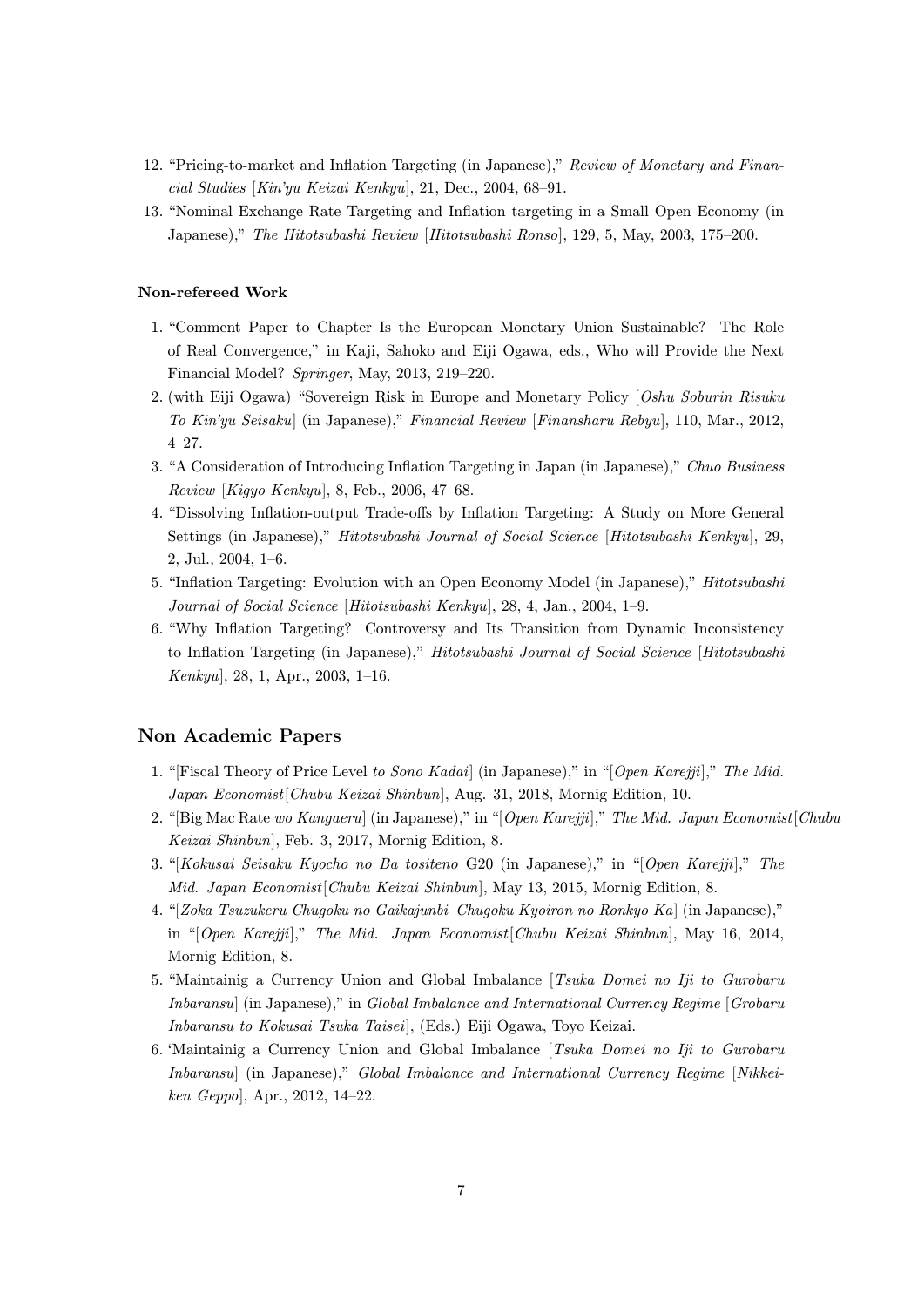## Conference Participations

#### Presentations

- 1. Oct., 2019, 2019 Fall Meeting of Japan Association for Applied Economics, Tokyo Keizai University, Tokyo, Japan.
- 2. Oct., 2019, 2019 Fall Meeting of Japan Society of Monetary Economics, Konan University, Kobe, Japan.
- 3. Aug., 2019, Society for Economic Measurement (SEM), 6th Conference, Frankfurt, Germany.
- 4. Aug., 2019, Singapore Economic Review Conference (SERC) 2019, Mandarin Orchard Singapore, Singapore, Singapore.
- 5. Jun., 2019, Computing in Economics and Finance (CEF), 25th International Conference, Ottawa,Canada.
- 6. Jun., 2019, INFINITI Conference on International Finance, University of Glasgow, Glasgow, The UK.
- 7. May, 2019, 4th International Workshop on "Financial Markets and Nonlinear Dynamics", Hotel Provinces Opera, Paris, France.
- 8. Oct., 2018, 26th Eurasia Business and Economics Society Conference, Universuty of Finance and Administration, Prague, Czechia.
- 9. Jul., 2018, 8th International Conference on Economics (EconWorld2018), NH Collection Amsterdam Barbizon Palace, Amsterdam, Netherland.
- 10. Jul., 2018, 14th Dynare Conference, European Central Bank, Frankfurt, Germany.
- 11. Jun., 2018, European Economics and Finance Society 17th Annual Conference (EEFS 2018), City University of London, London, the UK.
- 12. Jun., 2018, 24th International Conference on Computing in Economics and Finance (CEF 2018), Catholic University of Sacred Heart, Milan, Italy.
- 13. Jun., 2018, 35th International Symposium on Money, Banking and Finance, Sciences Po Aix, Aix-en-Provence, France.
- 14. Apr., 2018, 3rd International Conference on Banking and Finance Perspectives, Eastern Mediterranean University, Famagusta, North Cyprus.
- 15. Mar., 2018, 26th Symposium of the Society of Nonlinear Dynamics and Econometrics, Keio University, Tokyo, Japan.
- 16. Mar., 2018, Eastern Economic Association 44th Annual Meetings, Boston Sheraton Hotel, Boston, MA, USA.
- 17. Sep., 2017, XXIX Annual Conference of the Italian Society of Public Economics (SIEP2017), University of Catania, Catania, Italy.
- 18. Sep., 2017, The 49th Money, Macro and Finance Research Group Annual Conference (MMF2017), King's College London, London, UK.
- 19. Jul., 2017, Singapore Economic Review Conference (SERC 2017), Mandarin Orchard Singapore, Singapore, Singapore.
- 20. Jul., 2017, The Society for Economic Measurement (SEM) 4th Annual Conference, Massachusetts Institute of Technology, Cambridge, MA, USA.
- 21. Jun., 2017, 2017 Spring Meeting of Japan Association for Applied Economics, Kurume University, Kurume, Japan.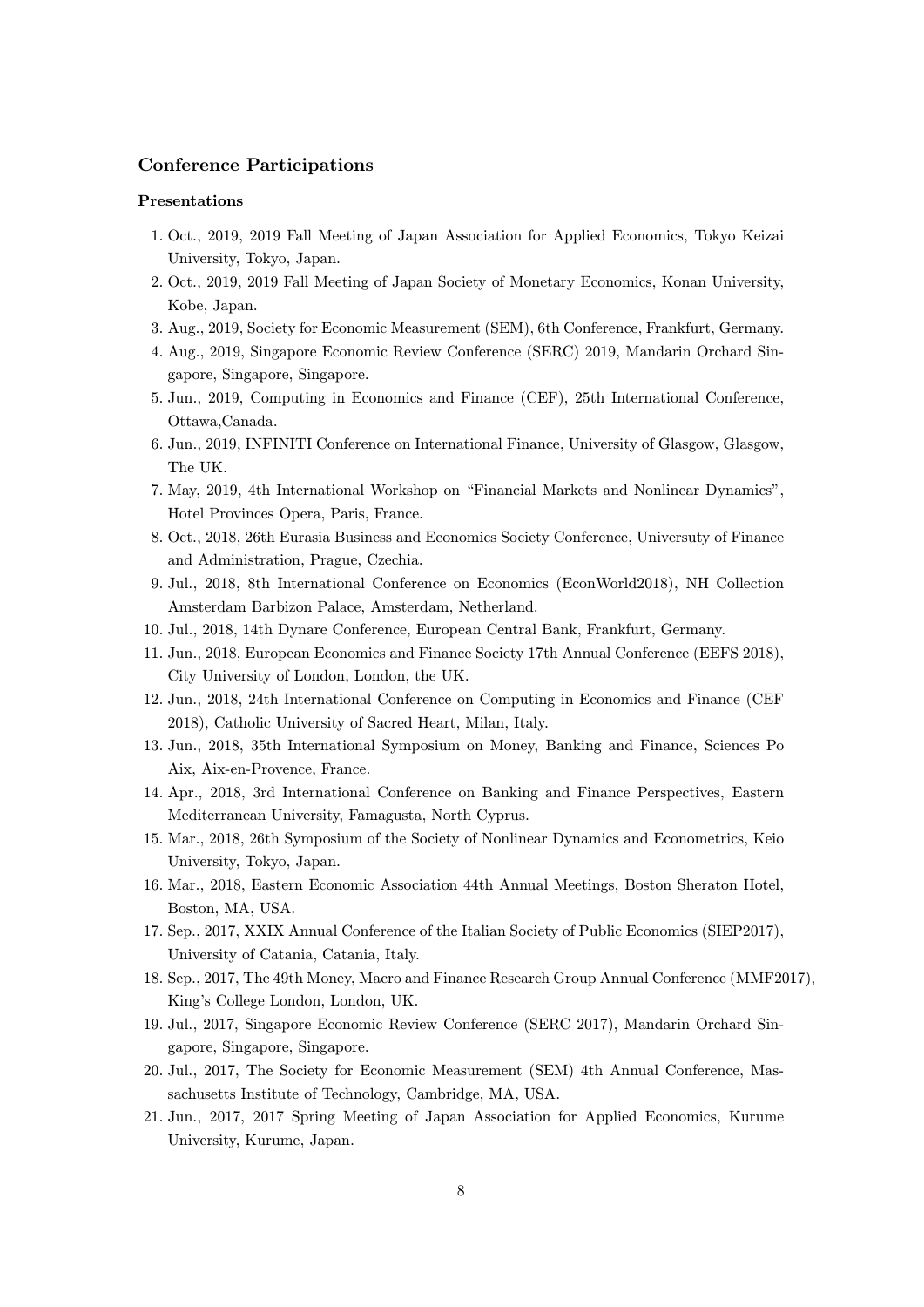- 22. Apr., 2017, Royal Economic Society Conference 2017 (RES 2017), University of Bristol, Bristol, UK.
- 23. Mar., 2017, NCU and Chubu JSME Research Workshop on Accounting and Finance, Nagoya Urban Institute, Nagoya Japan.
- 24. Dec., 2016, Third Annual CIGS End of Year Macroeconomic Conference, The Canon Institute for Global Studies, Tokyo, Japan.
- 25. Oct., 2016, The 57th Conference of the Italian Economic Association (57 RSA), Boccononi University, Milan, Italy.
- 26. Jul., 2016, Asia-Pacific Conference on Economics and Finance (APEF 2016), East Asia Institute of Management, Singapore, Singapore.
- 27. Jul., 2016, 45th Australian Conference of Economists (ACE 2016), Flinders University of South Australia, Adelaide, Australia.
- 28. Jul., 2016, 10th Annual Meeting of the Portuguese Economic Journal, University of Coimbra, Coimbra, Portugal.
- 29. Jun., 2016, 2016 Spring Meeting of Japan Association for Applied Economics, Hiroshima University, Higashi-Hiroshima, Japan.
- 30. Jun., 2016, 2016 Spring Meeting of Japanese Economic Association, Nagoya University, Nagoya, Japan.
- 31. Jun., 2016, 2016 The Korea Money and Finance Association Conference, Haevichi Resort and Hotel Jeju, Jeju, South Korea.
- 32. May, 2016, The 19th Eurasia Business and Economics Society (EBES) Conference, Istanbul Technological University, Istanbul, Turkey.
- 33. May, 2016, 2016 Spring Meeting of Japan Society of Monetary Economics, Musashi University, Tokyo, Japan.
- 34. Mar., 2016, Sectional Meeting (Central Japan) of Japan Society of Monetary Economics, Aichi Gakuin University, Nagoya, Japan.
- 35. Sep., 2015, The 47th Money, Macro and Finance Research Group Annual Conference (MMF2015), Cardiff University, Cardiff, UK.
- 36. Aug., 2015, Singapore Economic Review Conference (SERC) 2015, Mandarin Orchard Singapore, Singapore, Singapore.
- 37. Jul., 2015, 2015 Australian Conference of Economists, Queensland University of Technology, Brisbane, Australis.
- 38. Jun., 2015, 2nd International Conference on "Financial Markets and Nonlinear Dynamics," ESSCA Campus Paris, Boulogne Billancourt, France.
- 39. 2015 Spring Meeting of Japanese Economic Association, Niigata University, Niigata, Japan.
- 40. Oct., 2014, 14th Eurasia Business and Economics Society Conference, Silken Diagonal Barcelona, Barcelona, Spain.
- 41. Sep., 2014, 2014 Fall Meeting of Japan Society of Monetary Economics, Yamaguchi University, Yamaguchi, Japan.
- 42. Sep., 2014, Sectional Meeting (Central Japan) of Japan Society of Monetary Economics, Aichi Gakuin University, Nagoya, Japan.
- 43. Jul., 2014, The 10th Annual Conference, Asia Pasific Economic Association, The Imperial Queen's Park Hotel, Bangkok, Thailand.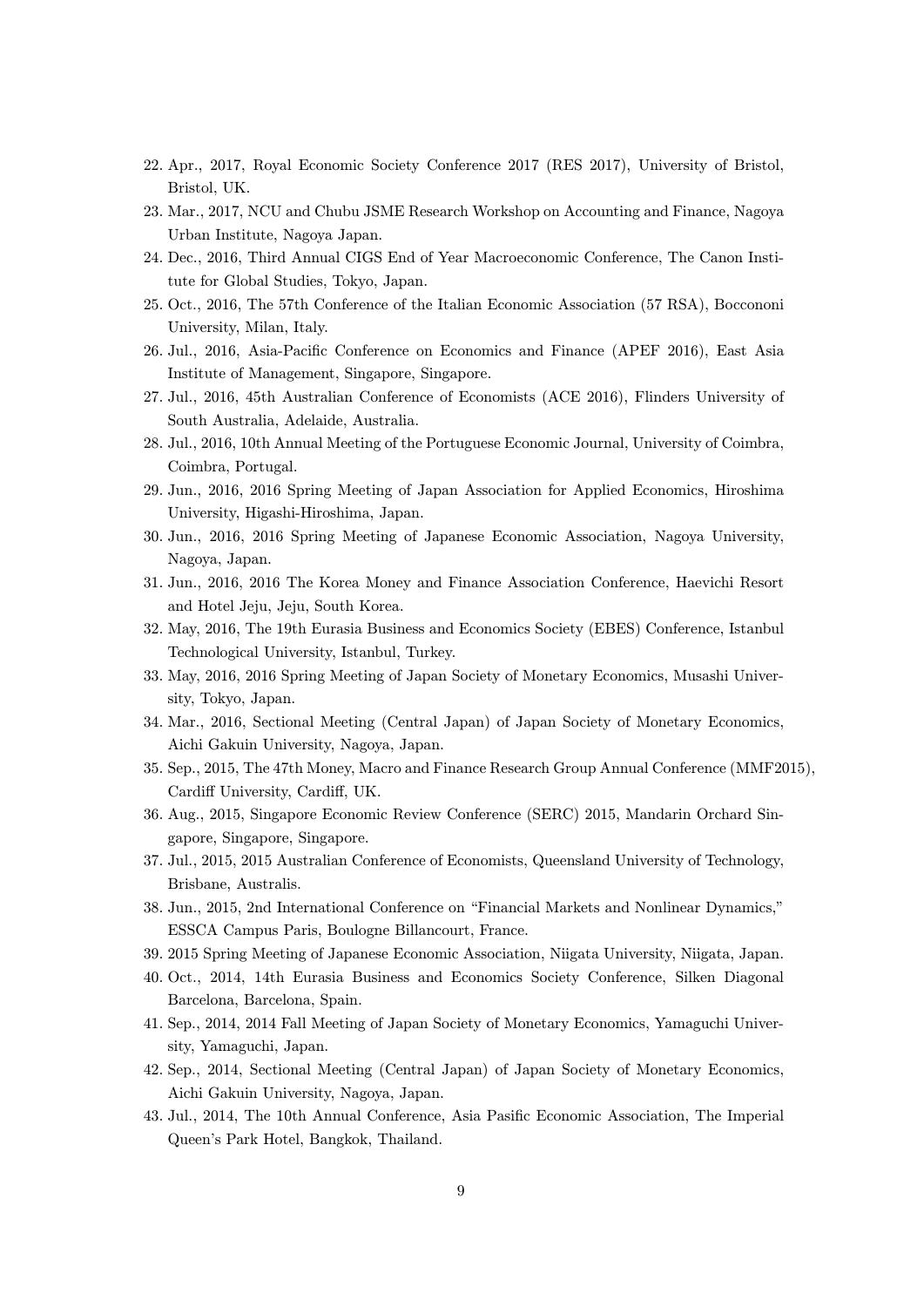- 44. Oct., 2013, The 9th Dynare Conference, Shanghai University of Finance and Economics, Shanghai, China.
- 45. Jun., 2012, The 8th Annual Conference, Asia Pasific Economic Association, Nanyang Technological University, Singapore, Singapore.
- 46. May, 2012, 2012 Midwest Macroeconomics Meetings, University of Notre Dame, South Bend, IN, USA.
- 47. Nov., 2011, 10th Annual Advances in Econometrics Conference, Southern Methodist University, Dallas, TX, USA.
- 48. Sep., 2011, The European Conference on Banking and the Economy, Winchester Guildhall, Wincester, UK.
- 49. May, 2011, 2011 Spring Meeting of Japan Society of Monetary Economics, Meiji University, Tokyo, Japan.
- 50. May, 2011, 2011 Midwest Macroeconomics Meetings, Vanderbilt University, Nashville, TN, USA.
- 51. Mar., 2011, The 3rd International Conference of Macroeconomics and Policy, National Graduate Institute for Policy Studies, Tokyo, Japan.
- 52. Sep., 2010, 39th Australian Conference of Economists (ACE10), Dockside, Sydney, Australia.
- 53. Sep., 2010, Money, Macro and Finance Research Group 42nd Annual Conference (MMF2010), Cyprus University of Technology, Limassol, Cyprus.
- 54. Dec., 2009, 11th Macro Conference, Osaka University, Osaka, Japan.
- 55. Nov., 2009, The Conference on an Analysis for Political Economy of a Fiscal Policy, Nagoya Gakuin University, Nagoya, Japan.
- 56. Oct., 2009, 2009 Fall Meeting of Japanese Economic Association, Senshu University, Kawasaki, Japan.
- 57. Jun., 2009, International Conference on Policy Modeling (EcoMod2009), University of Ottawa, Ottawa, ON, Canada.
- 58. May, 2009, The 13th International Conference on Macroeconomic Analysis and International Finance, University of Crete, Rethymno, Greece.
- 59. Apr., 2009, The Society for Nonlinear Dynamics and Econometrics 17th Annual Symposium, Federal Reserve Bank of Atlanta, Atlanta, GA, USA.
- 60. Jan., 2009, 11th Annual Conference on Money and Finance in the Indian Economy, Indira Gandhi Institute of Development Research, Mumbai, India.
- 61. Dec., 2008, Conference on European Financial, Monetary and Fiscal Integration, Maastricht University, Maastricht, The Netherland.
- 62. Jun., 2007, 2007 Spring Meeting of Japanese Economic Association, Osaka Gakuin University, Osaka, Japan.
- 63. May, 2007, 2007 Spring Meeting of Japan Society of Monetary Economics, Reitaku University, Chiba, Japan.
- 64. Sep., 2006, The Journal of Asian Economics Conference on Financial System Reform and Monetary Policies in Asia, Hitotsubashi University, Tokyo, Japan.
- 65. Dec., 2005, The Second Lake Hamana Conference, Hotel Hakusatei, Hamamatsu, Japan.
- 66. Dec., 2005, The Fourth Reserch Conference on Modern Economic Policy, Kansai Institute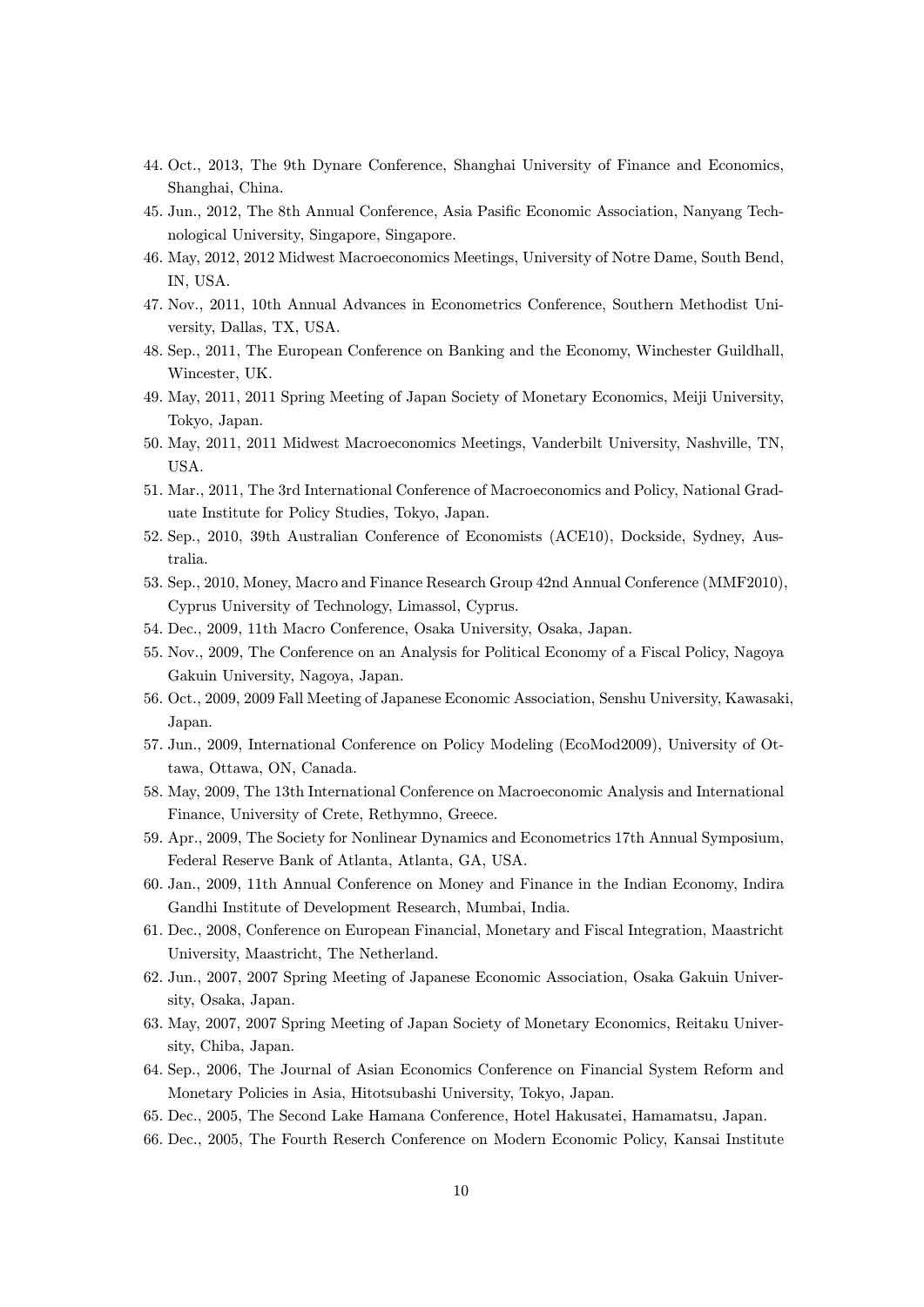for Social and Economic Reserch, Osaka, Japan.

- 67. Jun., 2005, 2005 Spring Meeting of Japanese Economic Association, Kyoto Sangyo University, Kyoto, Japan.
- 68. May, 2005, 2005 Spring Meeting of Japan Society of Monetary Economics, Nippon University, Tokyo, Japan.
- 69. Oct., 2004, Sectional Meeting (International Finance) of Japan Society of Monetary Economics, Hitotsubashi University, Tokyo, Japan.
- 70. Sep., 2004, 2004 Fall Meeting of Japanese Economic Association, Okayama University, Okayama, Japan.
- 71. Sep., 2004, 2004 Fall Meeting of Japan Society of Monetary Economics, Aichi University, Nagoya, Japan.
- 72. May, 2004, The First Lake Hamana Conference, Kanponoyado Mikkabi Resort House, Hamamatsu, Japan.
- 73. Oct., 2003, 2003 Fall Meeting of Japan Society of Monetary Economics, Shiga University, Shiga, Japan.
- 74. Oct., 2003, 2003 Fall Meeting of Japanese Economic Association, Meiji University, Tokyo, Japan.

#### Discussions

- 1.
- 2. Jun., 2019, INFINITI Conference on International Finance, Glasgow, The UK.
- 3. May, 2019, 4th International Workshop on "Financial Markets and Nonlinear Dynamics", Hotel Provinces Opera, Paris, France.
- 4. Jun., 2018, 35th International Symposium on Money, Banking and Finance, Sciences Po Aix, Aix-en-Provence, France.
- 5. Jun., 2017, Spring Meeting of Japanese Economic Association, Ritsumeikan University, Kusatsu, Japan.
- 6. Oct., 2016, The 57th Conference of the Italian Economic Association (57 RSA), Boccononi University, Milan, Italy.
- 7. Oct., 2016, Fall Meeting of Japan Society of Monetary Economics, Kansai University, Osaka, Japan.
- 8. Oct., 2016, Sectional Meeting (Chubu) of Japan Society of Monetary Economics, Chukyo University, Nagoya, Japan.
- 9. Jun., 2016, Spring Meeting of Japanese Economic Association, Nagoya University, Nagoya, Japan.
- 10. Jun., 2015, 2nd International Conference on "Financial Markets and Nonlinear Dynamics," ESSCA Campus Paris, Boulogne Billancourt, France.
- 11. Sep., 2014, Fall Meeting of Japan Society of Monetary Economics, Yamaguchi University, Yamaguchi, Japan.
- 12. Jul., 2014, The 10th Annual Conference, Asia Pasific Economic Association, The Imperial Queen's Park Hotel, Bangkok, Thailand.
- 13. Jun., 2013, Spring Meeting of Japanese Economic Association, University of Toyama, Toyama,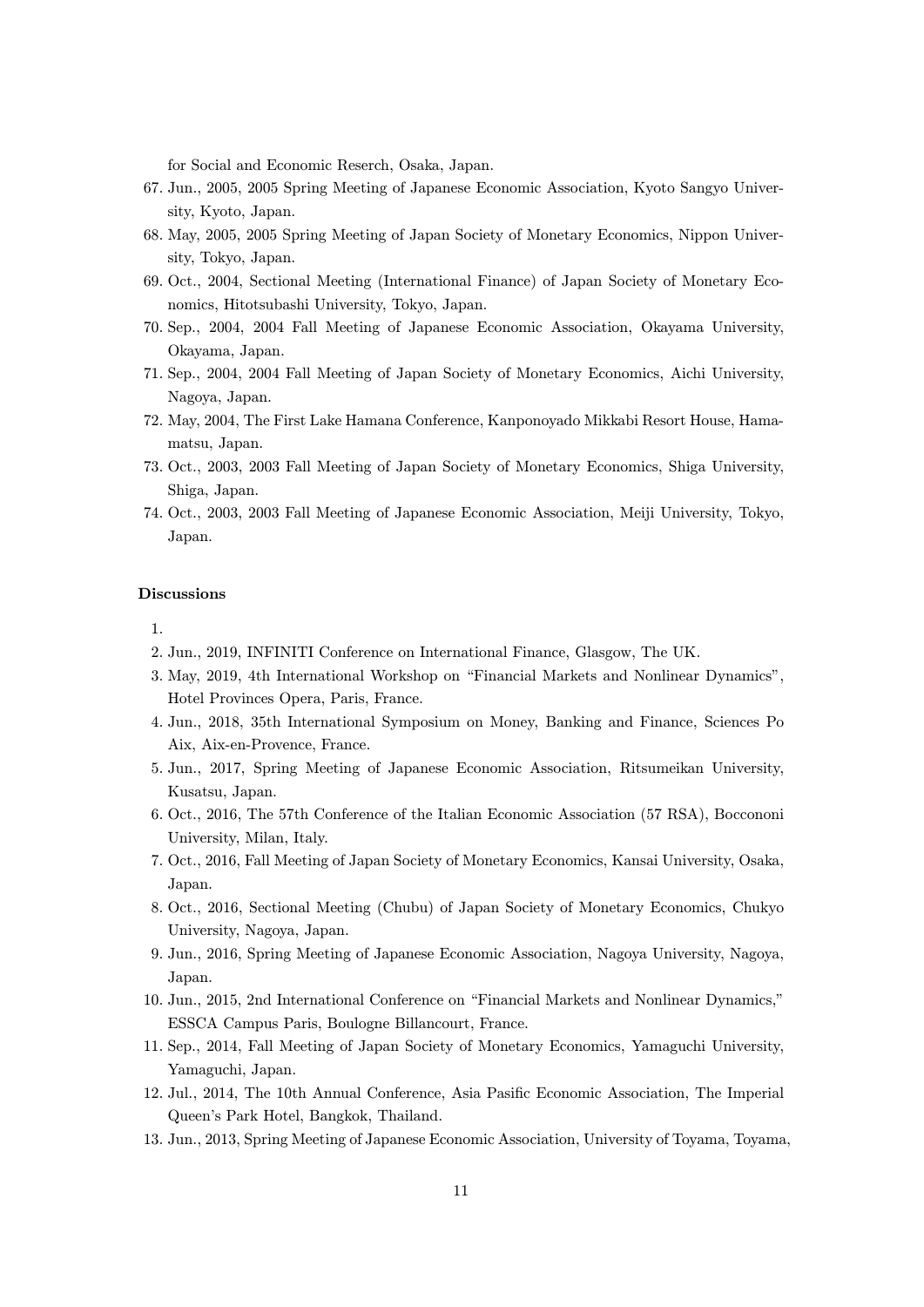Japan.

- 14. Jun., 2012, Spring Meeting of Japanese Economic Association, Hokkaido University, Sapporo, Japan.
- 15. Dec., 2011, The International Conference of Joint Research Group "EU Economy" of EUSI in Tokyo, Keio University, Tokyo, Japan.
- 16. Nov., 2011, Sectional Meeting (Kanto) of The Society for Household Economics, Hitotsubashi University, Tokyo, Japan.
- 17. Oct., 2011, Fall Meeting of Japanese Economic Association, University of Tsukuba, Ibaraki, Japan.
- 18. Oct., 2011, Fall Meeting of Japanese Economic Association, University of Tsukuba, Ibaraki, Japan.
- 19. Sep., 2011, Fall Meeting of the Japanese Society of Monetary Economics, Kinki University, Osaka, Japan.
- 20. Dec., 2010, The International Conference of Joint Research Group "EU Economy" of EUSI in Tokyo, Hitotsubashi University, Tokyo, Japan.
- 21. Nov., 2010, 2010 Autumn Meeting of Japan Association for Applied Economics, Takasaki City University of Economics, Gunma, Japan.
- 22. Sep., 2010, 2010 Fall Meeting of the Japanese Society of Monetary Economics, Kobe University, Kobe, Japan.
- 23. May, 2009, The 13th International Conference on Macroeconomic Analysis and International Finance, University of Crete, Rethymno, Greece.
- 24. Jun., 2008, 2008 Spring Meeting of Japanese Economic Association, Tohoku University, Sendai, Japan.
- 25. Jun., 2007, 2007 Spring Meeting of Japanese Economic Association, Osaka Gakuin University, Osaka, Japan.
- 26. Mar., 2007, The Third Lake Hamana Conference, Kanponoyado Mikkabi Resort House, Hamamatsu, Japan.
- 27. Dec., 2006, The Second East Asia Accounting and Finance Conference, Nagasaki University, Nagasaki, Japan.
- 28. Oct., 2006, 2006 Fall Meeting of Japanese Economic Association, Osaka City University, Osaka, Japan.
- 29. Dec., 2005, The Second Lake Hamana Conference, Hotel Hakusatei, Hamamatsu, Japan.

## Chair

- 1. Aug., 2019, Singapore Economic Review Conference (SERC) 2019, Singapore, Singapore.
- 2. May, 2019, 4th International Workshop on "Financial Markets and Nonlinear Dynamics", Hotel Provinces Opera, Paris, France.
- 3. Oct., 2018, 26th Eurasia Business and Economics Society Conference, Universuty of Finance and Administration, Prague, Czechia.
- 4. Jun., 2018, 24th International Conference on Computing in Economics and Finance (CEF 2018), Catholic University of Sacred Heart, Milan, Italy.
- 5. Mar., 2017, NCU and Chubu JSME Research Workshop on Accounting and Finance, Nagoya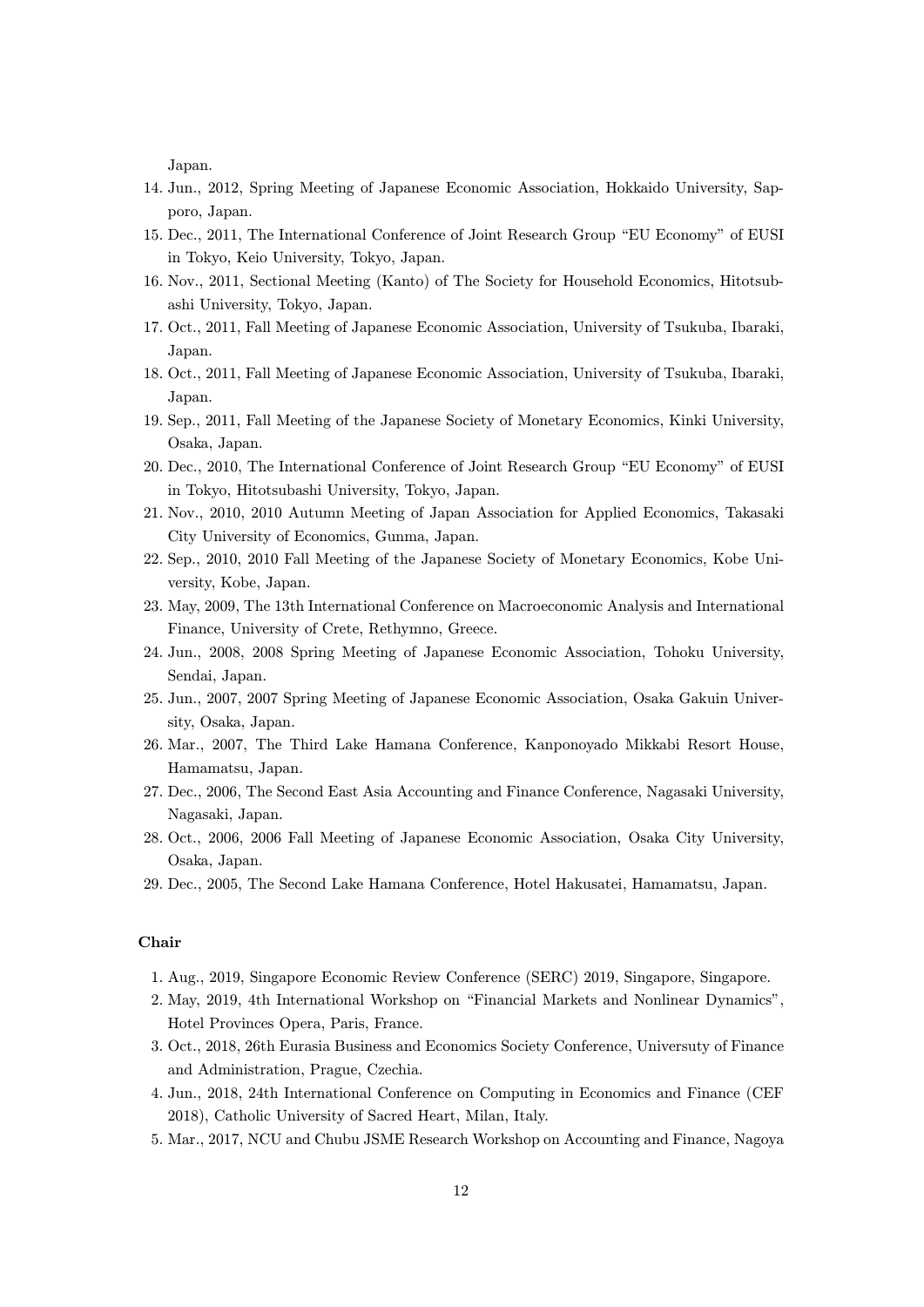Urban Institute, Nagoya, Japan.

- 6. Jun., 2015, 2nd International Conference on "Financial Markets and Nonlinear Dynamics," ESSCA Campus Paris, Boulogne Billancourt, France.
- 7. Oct., 2014, 14th Eurasia Business and Economics Society Conference, Silken Diagonal Barcelona, Barcelona, Spain.
- 8. Sep., 2014, 2014 Fall Meeting of Japan Society of Monetary Economics, Yamaguchi University, Yamaguchi, Japan.
- 9. May, 2013, Spring Meeting of the Japanese Society of Monetary Economics, Hitotsubashi University, Tokyo, Japan.
- 10. Oct., 2011, Fall Meeting of Japanese Economic Association, University of Tsukuba, Ibaraki, Japan.
- 11. Sep., 2011, The European Conference on Banking and the Economy, Winchester Guildhall, Wincester, UK.
- 12. Jun., 2009, International Conference on Policy Modeling (EcoMod2009), University of Ottawa, Ottawa, ON, Canada.
- 13. Mar., 2007, The Third International Workshop of Joint Research Study Group "EU Economy" of EUIJ Tokyo Consortium, Hitotsubashi University, Tokyo, Japan.

#### Program Committee

- 1. May, 2020, 2020 Spring Meeting of the Japanese Society of Monetary Economics, Chuo University, Tokyo, Japan.
- 2. Oct., 2019, 2019 Fall Meeting of the Japanese Society of Monetary Economics, Konan University, Kobe, Japan.
- 3. Oct., 2018, 2018 Fall Meeting of the Japanese Society of Monetary Economics, Nagoya City University, Nagoya, Japan.
- 4. May., 2015, 2015 Spring Meeting of the Japanese Society of Monetary Economics, Tokyo University of Economics, Tokyo, Japan.
- 5. May., 2013, 2013 Spring Meeting of the Japanese Society of Monetary Economics, Hitotsubashi University, Tokyo, Japan.

#### Organizer

- 1. Sep., 2019, Chubu Study Group, JSME, 1st Workshop in AY2019, Meijo University, Nagoya, Japan.
- 2. Sep., 2019, 2019 NCU and Chubu JSME Research Workshop on Accounting and Finance, Nagoya Urban Institute, Nagoya, Japan.
- 3. Oct., 2018, 2018 Fall Meeting of the Japanese Society of Monetary Economics, Nagoya City University, Nagoya, Japan.
- 4. Mar., 2017, International Conference on Money and Finance: A First Step toward Regional Cooperation, Hitotsubashi University, Tokyo, Japan.
- 5. Jul., 2014, The 10th Annual Conference, Asia Pasific Economic Association, The Imperial Queen's Park Hotel, Bangkok, Thailand.